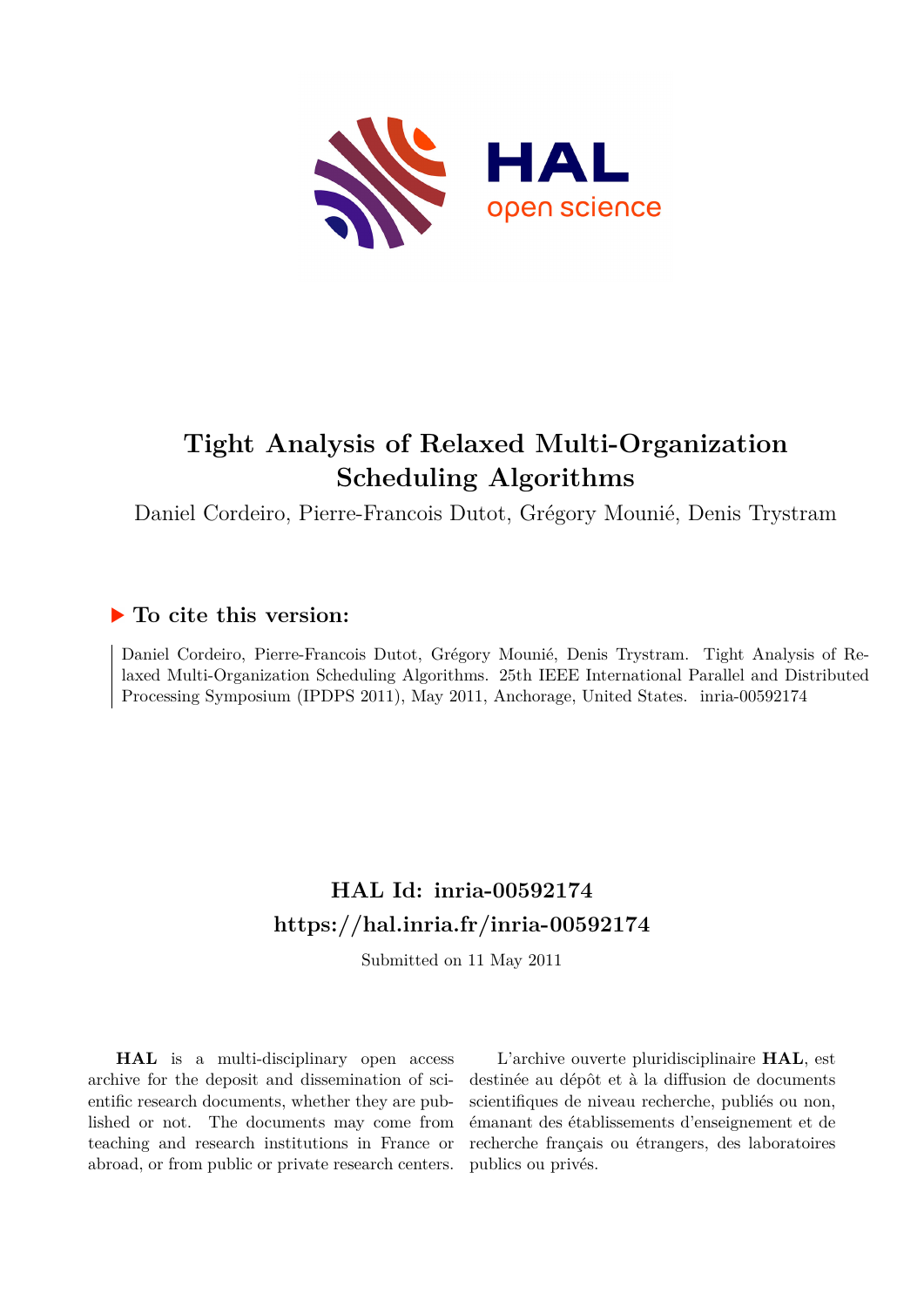# Tight Analysis of Relaxed Multi-Organization Scheduling Algorithms

Daniel Cordeiro\*<sup>‡</sup>, Pierre-François Dutot<sup>‡</sup>, Grégory Mounié<sup>‡</sup>, and Denis Trystram<sup>†‡</sup>

∗ *Instituto de Matematica e Estat ´ ´ıstica Universidade de Sao Paulo ˜ Sao Paulo, Brazil ˜* † *Institut universitaire de France Paris, France* ‡*LIG, Grenoble University Montbonnot Saint-Martin, France* {*cordeiro,pfdutot,mounie,trystram*}*@imag.fr*

*Abstract*—The goal of this paper is to study how limited cooperation can impact the quality of the schedule obtained by multiple independent organizations in a typical grid computing platform. This relaxed version of the problem known as the Multi-Organization Scheduling Problem (MOSP) models an environment where organizations providing both resources and jobs tolerate a bounded degradation on the makespan of their own jobs in order to minimize the makespan over the entire platform.

More precisely, the technical contributions are the following. First, we improve the existing inapproximation bounds for this problem proving that what was previously though as not polynomially approximable (*unless* P = NP) is actually not approximable at all. We achieve this using two families of instances whose Pareto optimal solutions are on par with the previous inaproximability bounds.

Then, we present two algorithms that solve the problem with approximation ratios of (2; 3/2) and (3; 4/3) respectively. This means that when using the first (second) algorithm, if an organization tolerates that the completion time of its last job cannot exceed twice (three times) the time it would have obtained by itself, then the algorithm provides a solution that is a 3/2-approximation (4/3-approximation) for the optimal global makespan. Both algorithms are efficient since their performance ratio correspond to the Pareto optimal solutions of the previously defined instances.

*Keywords*-scheduling; multiple organizations; multiobjectives; approximation algorithms;

## I. INTRODUCTION

#### *A. Motivation and Informal Presentation of the Problem*

Grid computing systems allow unprecedented computational power by combining geographically dispersed computers into a single massively parallel distributed system. Users of such systems contribute with computational power (multi-core machines, clusters, etc.) and expect to be able to execute their own jobs more efficiently by sharing their own resources with others.

The heterogeneity of the available resources, the large number of available processors and cores, and different demands from users make the problem of scheduling of such parallel platforms really hard in practice. In order to fully exploit such systems, we need sophisticated scheduling algorithms that encourage the users to share their resources and, at the same time, that respect each user's own interests.

Typically, these computer systems are composed of organizations that own and manage clusters of computers. A user of such systems submits his/her jobs to a scheduler that can choose any available machine in any of these clusters. However, each organization expects that the performance of its own jobs will be improved even if its local hardware could be used to execute jobs from other organizations.

It is crucial to determine schedules that optimize the allocation of the jobs for the whole platform in order to achieve good system performances. On the other hand, it is important to guarantee the performance perceived by each organization in order to provide an incentive to the cooperation between organizations. The goal of this paper is to study how to compute such schedules and to analyze the trade-off between the global performance and the performance perceived by each organization.

#### *B. Related Work*

The classical problem of scheduling parallel jobs is related to the Strip packing [1] problem, where one must pack a set of rectangles (without rotations and overlaps) into a strip of processors in order to minimize the used height (which corresponds to the makespan). Strip packing was extended to the case where the rectangles must be packed into a finite number of strips [2], [3]. Recently, Jansen et al. [4] presented an asymptotic  $(1 + \epsilon)$ -approximation AFPTAS with additive constant  $O(1)$  and with running-time polynomial in n and in  $1/\epsilon$ .

Motivated by grid computing systems, Schwiegelshohn, Tchernykh, and Yahyapour [5] studied a very similar problem, with the difference that the jobs can be sched-

This work has been supported by the bilateral brazilian-french CAPES-COFECUB program (project # Ma 660/10) and by a Google Research Award.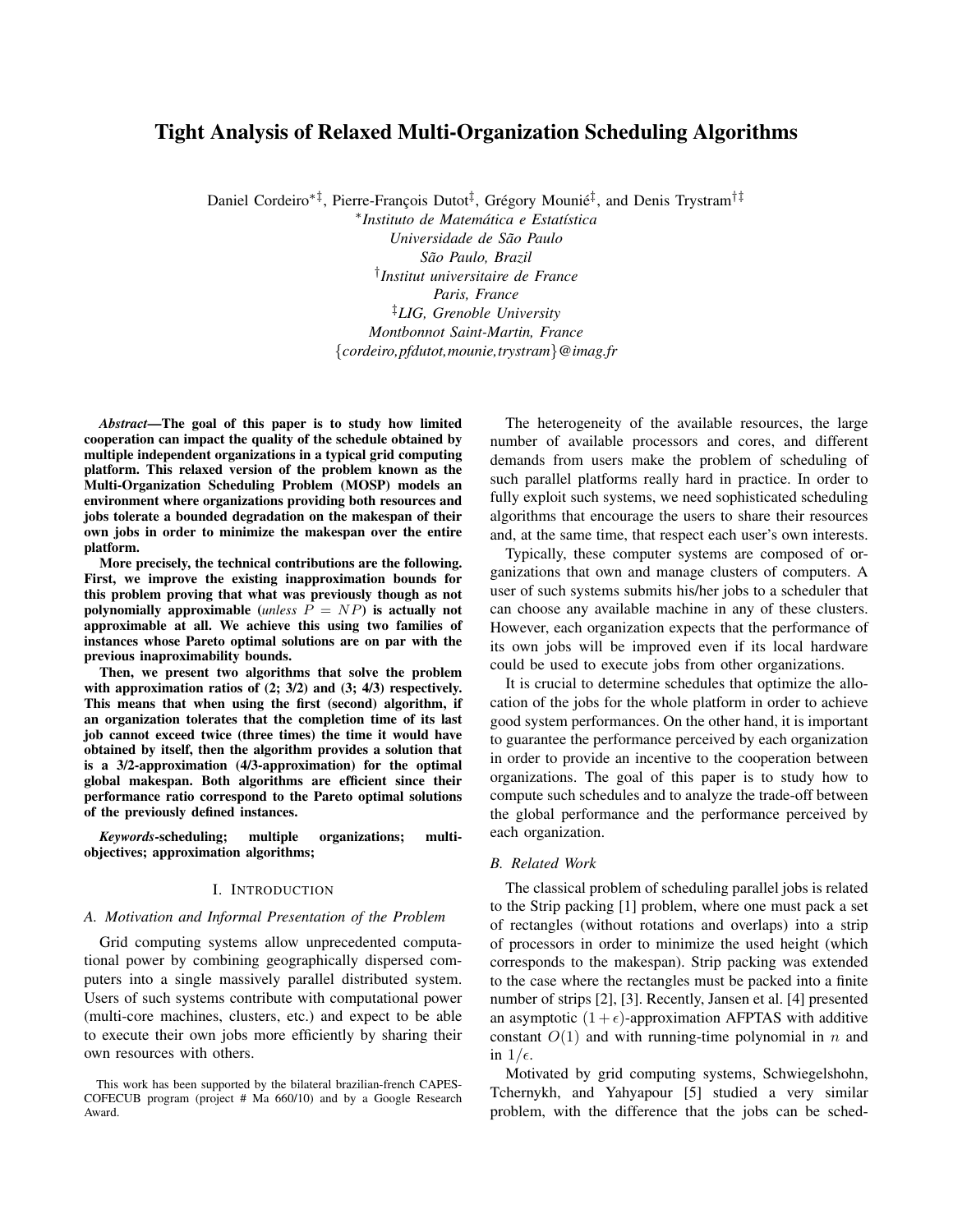uled in non-contiguous processors instead of rectangles. They presented an algorithm with a guarantee that is a 3-approximation for the maximum completion time (makespan) when all the jobs are known in advance. They also provided a 5-approximation for the makespan on the on-line, non-clairvoyant case.

The Multi-Organization Scheduling problem (MOSP) was introduced by Pascual et al. [6], [7]. The goal was to study how to efficiently schedule parallel jobs in new computing platforms, while respecting users' own selfish objectives. A preliminary analysis of the scheduling problem on homogeneous clusters (composed of the same amount of identical processors) was presented with the target of minimizing the makespan, resulting in a centralized 3 approximation algorithm.

Then, MOSP was extended in distinct ways. Cohen et al. [8] analyzed the complexity of the problem when organizations are locally interested in minimizing either the makespan  $(MOSP(C_{\text{max}}))$  or the average completion times  $(MOSP(\sum C_i))$ . The problem is shown to be NP-Hard for both local objectives. This study was restricted to sequential jobs. In the same paper, they have also studied the impact of the lack of cooperation between organizations through the introduction of the notion of *selfish organizations*, i.e., organizations that refuse to cooperate if their objectives could be improved just by executing early one of their jobs in one of their own machines. Cohen et al. proved that any approximation algorithm for  $MOSP(C_{\text{max}})$  has a ratio greater than or equal to  $2 - \frac{2}{N}$  regarding the optimal makespan *with local constraints* if all organizations behave selfishly. Three different 2-approximation algorithms for MOSP with selfishness restrictions were presented and analyzed for practical workloads.

Ooshita et al. [9] also studied the notion of cooperation between organizations, following [6] but with a different perspective. Instead of studying the strict lack of willingness to cooperate, they studied how much one can improve the global makespan if all organizations allow some degradation of their own local objectives by a constant factor – called *degree of cooperativeness* (denoted by the parameter  $\alpha$ ). This relaxed version of MOSP was called α-*Cooperative Multi-Organization Scheduling Problem* (α-MOSP). The authors have focused their work on the problem of scheduling on unrelated machines  $(R||C_{\text{max}})$ , opposed to the previous works on MOSP that always studied the problem of scheduling on independent machines  $(P||C_{\text{max}})$ .

Their first contribution was to show that for any degree of cooperativeness  $\alpha \geq 1$ , there exists an instance of  $\alpha$ -MOSP where the ratio between the makespan that respects the degree of cooperativeness ( $C_{\text{max}}^{\alpha}$ ) and the optimal makespan without the local constraints  $(C_{\text{max}}^*)$  satisfies the relation  $\frac{C_{\text{max}}^{\alpha}}{C_{\text{max}}^*} \leq \max \left\{ \sum_{l=1}^{N} \frac{1}{\alpha^l}; \frac{(\alpha+1)}{\alpha} \right\} - \epsilon$ . This ratio shows that  $\left\{\frac{+1}{\alpha}\right\}$  –  $\epsilon$ . This ratio shows that when  $\alpha = 1$  the lack of cooperation can make the makespan be  $N - \epsilon$  times greater then it could have been with unlimited cooperation.

The authors developed an algorithm called TOMOS, which provides a way to transform a schedule with unrestrained cooperation into one with degree of cooperativeness  $\alpha$ . The algorithm guarantees that the ratio between the  $C_{\text{max}}$ of the solution without the constraints and the solution constructed with the  $\alpha$ -MOSP constraints is less then or equal to  $\sum_{l=1}^{N} \frac{1}{\alpha^{l}} < \frac{\alpha}{(\alpha-1)}$ .

The authors have studied the complexity and inapproximation bounds for the  $\alpha$ -MOSP problem. They have showed that the problem is strongly NP-Hard for any  $\alpha > 1$ . Using the arguments given in the reduction used on the proof, they have calculated the inapproximation bounds for the problem when  $\alpha < 2$ . Under the assumption of  $P \neq NP$ , there is no ρ-approximation algorithm for  $\alpha$ -MOSP for any  $\rho < \frac{(\alpha+1)}{\alpha}$ . If  $\alpha > 2$ , the classical inapproximation ratio of  $\frac{3}{2}$  of the  $\infty$ -MOSP problem holds.

The notion of cooperation between different organizations and the study of the impact of users' selfish objectives are directly related to Game Theory. The study of the Price of Anarchy [10] on non-cooperative games allows to analyze how far the social costs – results obtained by selfish decisions – are from the social optimum on different problems. In selfish load-balancing games (see [11] for more details), selfish agents aim to allocate their jobs on the machine with the smallest load. In these games, the social cost is usually defined as the completion time of the last job to finish (makespan). Several works studied this problem focusing in various aspects, such as convergence time to a Nash equilibrium [12], characterization of the worst-case equilibria [13], etc. We are not targeting here at such game theoretical approaches.

#### *C. Contributions and Outline of the Paper*

As emphasized in the last section, the classical MOSP has been studied in depth. In this work, we extend the previous analysis on the relaxed version of the problem when local degradations are allowed. We believe to have provided a better understanding of this problem. More precisely,

- We improved the existing inapproximation bounds of [9] for  $\alpha$ -MOSP by showing that, unlike previously thought, there is no polynomial time approximation algorithm for these bounds *even if*  $P = NP$ . Then, we present two families of instances whose Pareto optimal points corroborate the presented inapproximation bounds;
- Then, we propose two new algorithms with guaranteed performance to solve the  $\alpha$ -MOSP problem. The analysis shows that the first one achieves a  $\frac{3}{2}$ -approximation for the obtained global makespan, while it guarantees that no organization will have its makespan more than doubled. This solution is Pareto optimal according to [9]. The second one guarantees a  $\frac{4}{3}$ -approximation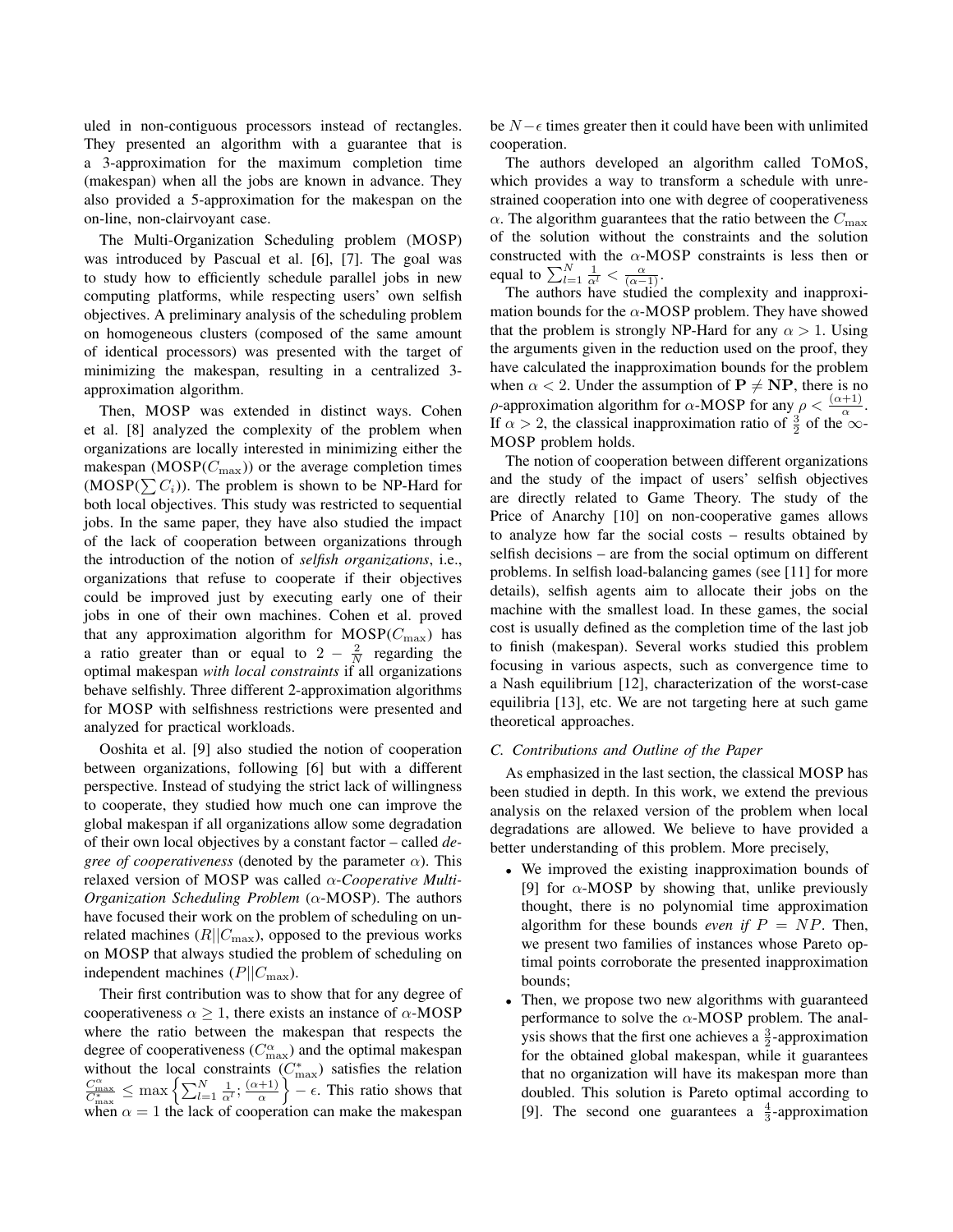for the global makespan, while no organization has its makespan more than tripled. This solution belongs to the border of the inapproximability of the second family, and, thus, it is Pareto efficient.

## II. PROBLEM DESCRIPTION AND NOTATIONS

The general problem studied in this paper is the scheduling problem in which different *organizations* own identical machines that are interconnected. Like in any grid computing system, these organizations share resources and exchange jobs with each other in order to simultaneously maximize the profits of the collectivity and their own interests. All organizations intent to minimize the total completion time of all jobs (i.e., the global makespan) while they individually intent to minimize the completion time of their own jobs in a selfish way.

Although each organization accepts to cooperate with others in order to minimize the global makespan, individually it behaves in a selfish way. An organization could refuse to cooperate if in the final schedule its local makespan is significantly increased.

Formally, we define our target platform as a grid computing system with  $N$  different organizations interconnected by a middleware. Each organization  $O^{(k)}$   $(1 \leq k \leq N)$  has a single machine which can be used to run jobs submitted by users from any organization.

Each organization  $O^{(k)}$  has  $n^{(k)}$  jobs to execute. Each job  $J_i^{(k)}$   $(1 \le i \le n^{(k)})$  will use one processor for exactly  $p_i^{(k)}$  units of time. No preemption is allowed, i.e., after its activation, a job runs until its completion at time  $C_i^{(k)}$ .

We denote the makespan of a particular organization  $k$  by  $C_{\text{max}}^{(k)} = \max_{1 \leq i \leq n^{(k)}} (C_i^{(k)})$ . The global makespan for the entire grid computing system is defined as  $C_{\text{max}} = \max_{1 \le k \le N} (C_{\text{max}}^{(k)}).$ 

# *A. Relaxed Local Constraints*

MOSP – as first studied by Pascual et al. [6], [7] – introduces *local constraints* to guarantee that all organizations will always have incentive to cooperate. In the global schedule, no organization will have its makespan increased when compared to the makespan that the organization could have by scheduling its jobs alone in its own set of processors  $(C_{\text{max}}^{(k)} \text{ }^{local})$ . More formally, we denote by  $\text{MOSP}(C_{\text{max}})$ the following optimization problem:

minimize 
$$
C_{\text{max}}
$$
 such that, for all  $k$  ( $1 \le k \le N$ ),  
 $C_{\text{max}}^{(k)} \le C_{\text{max}}^{(k)} \log l$ 

By restraining the feasible schedules to the ones that respect the *local constraints*, the minimum attainable global  $C_{\text{max}}$  is restricted. There is a clear trade-off between how much each organization can improve its own local makespan and how much the global makespan can be improved. This motivated Ooshita et al. [9] to study a relaxed version of the MOSP problem called the α-*Cooperative* *Multi-Organization Scheduling Problem* (abbreviated by α-MOSP).

In the α-MOSP problem, the *local constraints* imposed in the classical MOSP problem are relaxed. Each organization allows a degradation of its initial makespan by a factor  $\alpha > 1$ that represents the degree of cooperativeness. Ooshita et al. study how much the global makespan can be improved if the makespan obtained by each organization  $k$  is bounded by  $\alpha C_{\max}^{(k)}$  *local*. When  $\alpha > 1$ , each organization is less selfish and is more likely to sacrifice its local objective in order to improve the global makespan. When  $\alpha = 1$ , the problem corresponds to the classical MOSP problem defined in [6].

The MOSP optimization problem rewritten to model the degree  $\alpha$  of cooperativeness can be stated as follows:

minimize 
$$
C_{\text{max}}
$$
 such that, for all  $k$  ( $1 \le k \le N$ ),  
 $C_{\text{max}}^{(k)} \le \alpha \cdot C_{\text{max}}^{(k)} \text{ local}$ 

In this paper, we are interested in the study of algorithms with guaranteed approximation ratios when the degree of cooperativeness is fixed. We denote the approximation ratios by  $(\alpha; \beta)$ , meaning that if an algorithm respects a degree of cooperativeness of  $\alpha$ , then the algorithm is a  $\beta$ approximation for the global  $C_{\text{max}}$ . We also present some improved inapproximability analysis for the problem.

## III. INAPPROXIMABILITY ANALYSIS

A natural question that arises when studying a multiobjective optimization problem – like the relaxed version of MOSP – is how to determine the Pareto set that characterizes the set of Pareto optimal solutions<sup>1</sup>. In this section we studied how to characterize the Pareto set of MOSP. While this problem is hard (and still open), we provide some inapproximability results that should help to better characterize the Pareto set.

We provide in this section some families of instances that clearly show the trade-off between the objectives being optimized. We will show through these examples that if we bound the approximation ratio of one criteria, no scheduling algorithm will be able to improve the approximation ratio of the other objective. Those inapproximability results are stronger than in [9] because the shape of the inapproximation curve is broader (see Family 1 of instances on Section III-B) and because we prove that there is no algorithm with better performance ratio (since the Pareto optimal solutions of these instances reach these ratios). Hence, while previous works show that no polynomial algorithms with better ratios exists unless  $P = NP$ , we show that there are no feasible solutions with better ratios at all, which eliminates the possibility of any further improvements even with the use of non-polynomial algorithms.

<sup>1</sup>Pareto optimality [14] is a concept originally used in economics and now widely utilized to indicate that a solution for a multi-objective problem cannot be improved on one objective without worsening another objective.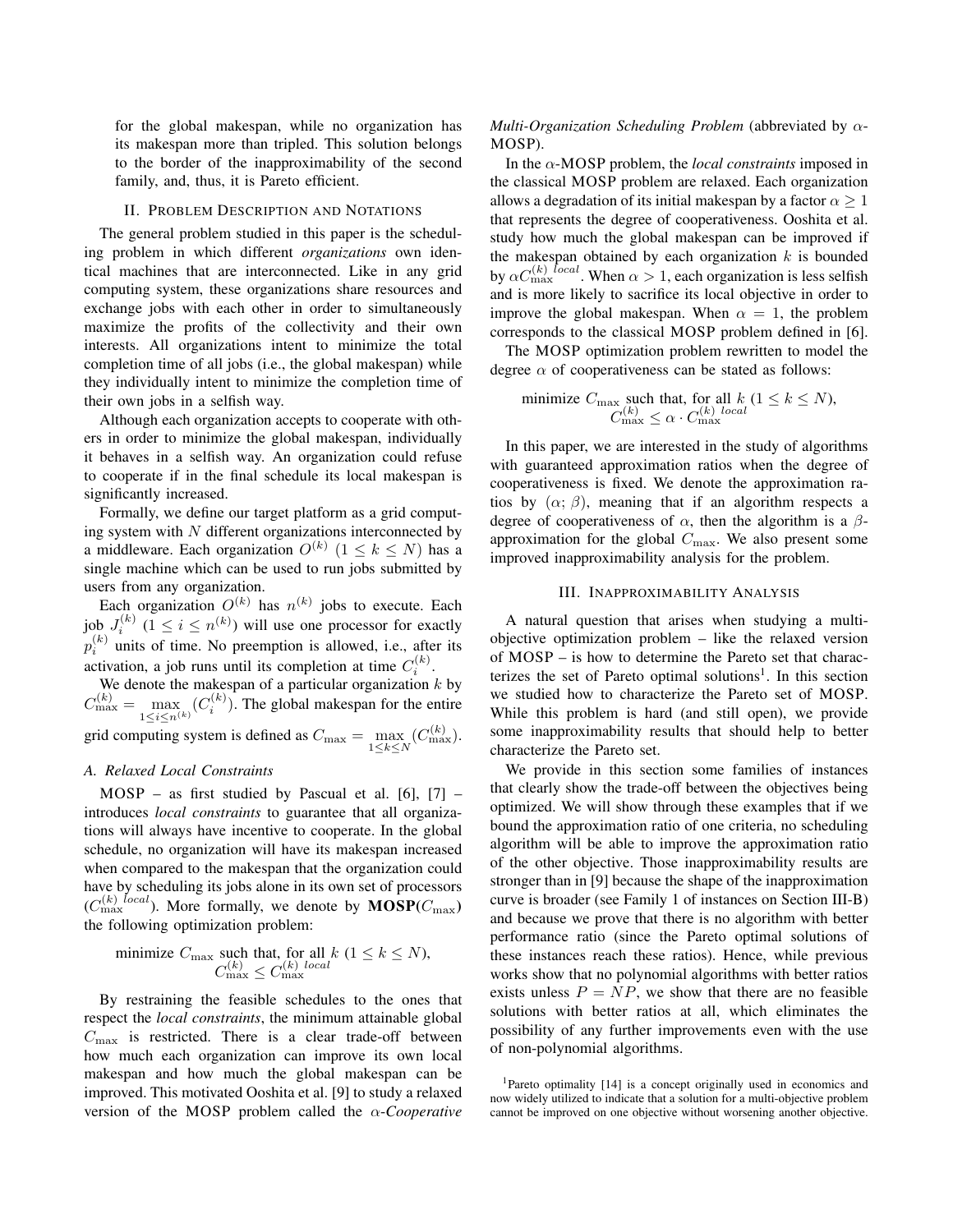# *A. Principle*

To better understand the inapproximation ratios presented in this section, we first start with a simple example. Let us consider an instance with  $N = 3$  organizations and four different jobs, as follows (see Figure 1):

 $O^{(1)}$ : 1 organization with 2 jobs of length 1,

 $O^{(2)}$ : 1 organization with 1 job of length  $\frac{1}{3}$ ,

 $O^{(3)}$ : 1 organization with 1 job of length  $\frac{2}{3}$ .



Figure 1. Simple instance with 3 organizations

First, remark that if we want to obtain a makespan strictly better than 2, then, it is impossible to schedule two jobs of organization  $O^{(1)}$  on the same machine. Depending on the considered objective (global makespan and respect of the degree of cooperativeness  $\alpha$ ), a scheduling algorithm could be interested in either achieving the optimal global makespan  $(C_{\text{max}} = 1)$  or respect  $\alpha$ -MOSP relaxed local constraints with  $\alpha = 1$  ( $C_{\text{max}}^{(k)} \leq 1 \cdot C_{\text{max}}^{(k)}$  local,  $\forall k \in [1; N]$ ).

To achieve a makespan of 1, the jobs of organizations  $O^{(2)}$ and  $O^{(3)}$  must be scheduled together. In the best case, the job of  $O^{(2)}$  is scheduled before the job of  $O^{(3)}$  which leads to an approximation ratio of  $(\frac{3}{2}; 1)$ . This means that if the approximation ratio for the global makespan is bounded by 1, then no algorithm can construct a solution with a degree of cooperativeness better than  $\frac{3}{2}$  (see Figure 2(a)).

On the other hand, if the schedule targets to achieve  $C_{\text{max}} < 2$  and a degree of cooperativeness  $\alpha = 1$ , then the jobs of  $O^{(2)}$  and  $O^{(3)}$  must start at time 0. Starting the first job of  $O^{(1)}$  at time 0, the second one can start as soon as the job of organization  $O^{(2)}$  finishes. In this case, the approximation ratio obtained is  $(1; \frac{4}{3})$  (see Figure 2(b)).



Figure 2. The two relevant schedules

As these two schedules are Pareto optimal solutions for this instance, there is no algorithm with a performance ratio

strictly better than  $\frac{3}{2}$  on the degree of cooperativeness and  $\frac{4}{3}$ on the makespan at the same time, as there are no solutions for this instance with these values.

The principles demonstrated in this example can be extended with the following instances.

#### *B. Family 1*

Let us consider the following instance of the MOSP problem (depicted in Figure 3):

- $N$  organizations;
- $O^{(1)}$  has  $n^{(1)} = N 1$  identical jobs of length 1;
- For  $2 \leq k \leq N$ ,  $O^{(k)}$  has only one job of length  $a_i = \frac{1}{N-1}$



Figure 3. Instance of family 1 for  $N = 4$ 

The total work to be done is equal to  $\sum_{i,k} p_i^{(k)} = N$ and the optimal Cmax for this instance *without the* MOSP *constraints* is obtained by scheduling each job of length 1 on different machines and then, scheduling all jobs of length  $\frac{1}{N-1}$  on the remaining machine. The optimal  $C_{\text{max}}$  is equal to 1 (see Figure 4(a)).



Figure 4. The two extreme Pareto schedules of family 1 for  $N = 4$ 

Suppose now that we want to guarantee a value  $1 \leq x < 2$ for the approximation ratio of the global makespan. This means that we must schedule all the jobs of  $O^{(1)}$  in different organizations and that they must start at most at time  $t =$  $x - 1$ .

If we set  $x = 1 + \frac{1}{N-1}$ , then we can schedule all the jobs of length  $a_i$  before the jobs of length 1 (see Figure 4(b)). This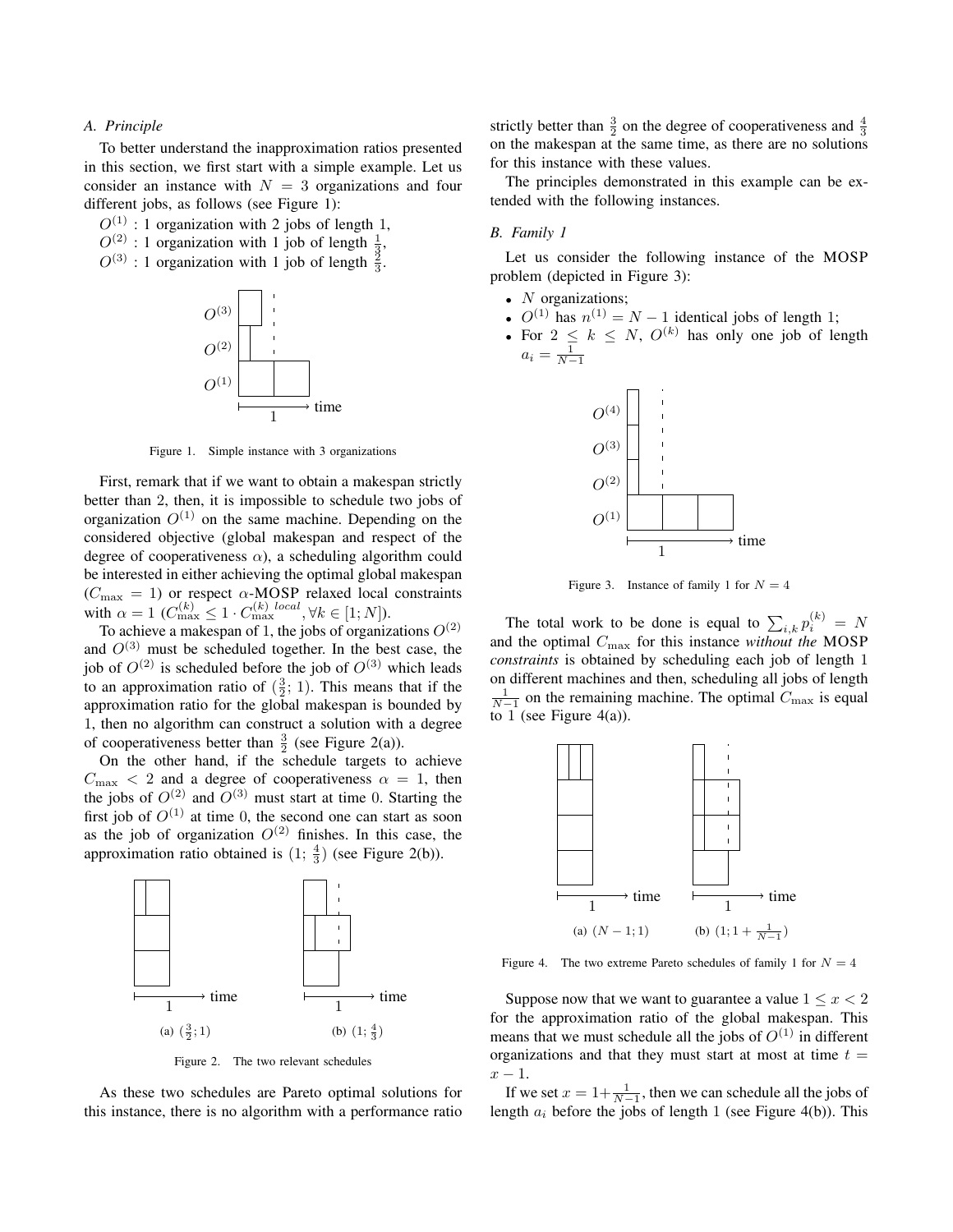leads to a  $(1; 1 + \frac{1}{N-1})$ -approximation. On the other hand, if we set  $x = 1 + \frac{1}{N-1} - \epsilon$  then all jobs  $a_i$  must be scheduled on the machine that does not have any job of length 1. This schedule increases the makespan of the jobs  $a_i$  by a factor of at most  $N-1$  and we get a  $(N-1; 1+\frac{1}{N-1}-\epsilon)$ approximation.

This family of instances shows that although the guarantee  $(N-1; 1+\frac{1}{N-1})$  seems far from the two Pareto optimal solutions  $(1; 1 + \frac{1}{N-1})$  and  $(N-1; 1)$ , we can not improve simultaneously the solution for both objectives.

For  $N = 3, 4, 5$  and 6, we have Pareto efficient guarantees of  $(2; \frac{3}{2})$ ,  $(3; \frac{4}{3})$ ,  $(4; \frac{5}{4})$ , and  $(5; \frac{6}{5})$ , respectively.

#### *C. Family 2*

Consider the family of instances of the MOSP problem described as follows. Let  $j, k$  be integers such that  $j > 1$ and  $k > j - 2$ . We define three classes of organizations:

- $O^{(A)}$  :  $(j-1)k$  organizations with only one job of length  $O^{(B)}$  :k organizations with j – 1 jobs of length  $\frac{1}{j}$
- 
- $O^{(C)}$  :1 organization with  $k+1$  jobs of length 1



Figure 5. Instance of family 2 for  $(j = 3; k = 2)$ 

In order to reach the optimal makespan, each job of organization  $O^{(C)}$  must be scheduled alone on an organization. Each one of the jobs of  $O^{(B)}$  must be scheduled together with a job from  $O^{(A)}$ , in such a way that each pair is scheduled alone on an organization and the job from  $O^{(B)}$  is scheduled before the one from  $O^{(A)}$ . The global makespan is optimal ( $C_{\text{max}} = 1$ ) and the degree of cooperativeness is equal to  $\frac{\frac{j-1}{j}+\frac{1}{j}}{\frac{j-1}{j}} = \frac{j}{j-1}$  (this configuration is shown in Figure 6(a)).

*Proposition 1:* To improve the degree of cooperativeness to a value better than  $\frac{j}{j-1}$ , the makespan must be at least equal to  $1 + \frac{j-1}{j}$ .

*Proof:* To prove this, we need to look at what would be an implication of a lower degree of cooperativeness. If the degree of cooperativeness is lower than  $\frac{j}{j-1}$ , then each job of a type  $O^{(A)}$  organization has to be scheduled without any other job of organizations  $O^{(A)}$  or  $O^{(B)}$ . This only leaves  $k+1$  machines to schedule the  $k(j-1)$  jobs of organizations  $O^{(B)}$ . Furthermore, if the makespan is strictly lower than  $1 + \frac{j-1}{j}$ , only one job of  $O^{(C)}$  and at most  $j - 2$  jobs of  $O^{(B)}$  can be scheduled on those  $k+1$  machines (see Figure 6(b)).

However, as  $k > j - 2$ , we have:

$$
(k+1)(j-2) = k(j-2) + j - 2 < k(j-2) + k = k(j-1)
$$

Therefore, if the makespan is strictly lower than  $1 + \frac{j-1}{j}$ there is at least a machine with a job of type  $O^{(B)}$  and one of type  $O^{(A)}$ , which lead to a cooperativeness ratio of at least  $\frac{j}{j-1}$ .



Figure 6. Two Pareto schedules of family 2 for  $(j = 3; k = 2)$ 

The Pareto guarantees are then  $\left(\frac{j}{j-1}; 1 + \frac{j-1}{j}\right)$ . For  $j =$ 2, 3, 4 and 5, we have Pareto efficient guarantees of  $(2, \frac{3}{2})$ ,  $(\frac{3}{2}; \frac{5}{3}), (\frac{4}{3}; \frac{7}{4}),$  and  $(\frac{5}{4}; \frac{9}{5})$ , respectively.

#### *D. Summary*

In this section, we have studied the trade-offs between the degree of cooperativeness of the organizations and the best global makespan attainable that respects the relaxed MOSP constraints. We presented two families of instances and their respective sets of Pareto optimal approximation ratios.

The first family of instances, presented in Section III-B, improves the previous known bounds established by Ooshita et al. [9] in two distinct ways.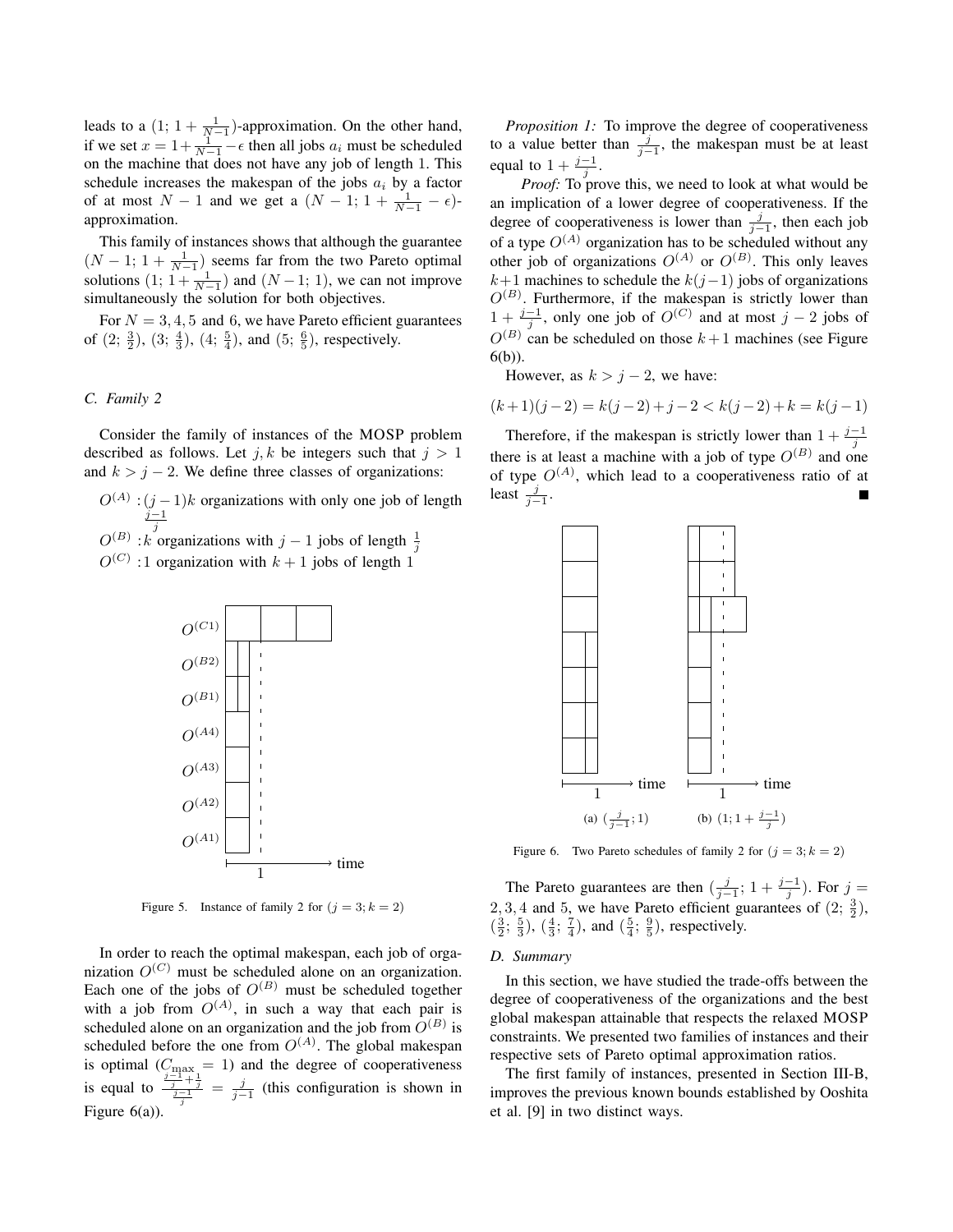

Figure 7. Inapproximation bounds

First, we proved that what was previously though as not polynomially approximable (*unless*  $P = NP$ ) is actually not approximable at all. We show that for this family of instances it is not possible to simultaneously improve the guarantee of  $(N; 1 + \frac{1}{N-1})$  on both criteria.

Second, despite the fact that the approximation ratios obtained in families 2 and 3 are in the curve  $\frac{(\alpha+1)}{\alpha}$  presented in [9], better ratios are theoretically still possible if only one criterion is improved. The rectangles in Figure 7 mark the area that is known to be not attainable. However, points on the outline of the rectangles (that are not covered by other rectangles) are still attainable.

The second family of instances, presented in Section III-C, shows that ratios of the form  $(\frac{j}{j-1}; 1 + \frac{j-1}{j})$  are Pareto optimal. This result also shows that for large values of  $j$ , we have  $\lim_{j\to\infty} (1 + \frac{j-1}{j}; \frac{j}{j-1}) = (2; 1)$ . This means that the ratio  $(2; 1)$  obtained by classical list scheduling algorithms for the classical MOSP problem (like the ones presented in [8]) is also Pareto optimal.

Figure 7 summarizes the inapproximation bounds presented in this section.

#### IV. APPROXIMATION ALGORITHMS

We present in this section two algorithms that guarantees an approximation factor for the MOSP problem with relaxed local constraints of  $(2; \frac{3}{2})$  and  $(3; \frac{4}{3})$ . It means that if the makespan of an organization is worsened by a factor at most of 2 (respectively 3), then the global makespan is no more than  $\frac{3}{2}$  (respectively  $\frac{4}{3}$ ) of the optimal.

Since the value for the optimal makespan is unknown, we use the dual approximation technique introduced by Hochbaum and Shmoys [15], that uses a binary search approach to estimate the value of the optimal makespan. For the sake of clarity – and without loss of generality – we rescale the length of all jobs in such a way that 1 is the length of optimal makespan.

## *A. Principle*

The main idea of the algorithms presented in this section is to allocate optimally all the *large* jobs. This placement will be used to determine where to schedule the remaining jobs of the organizations, with respect to the relaxed local constraints. The definition of what is a *large* job depends on the value of the target global makespan. Both presented algorithms are designed on the same basic structure of job partitioning. The principle can be decomposed into five successive phases as follows:

- 1) all organizations are classified according to the value of their initial makespan and presence of a *large* job;
- 2) an algorithm is used to determine the placement for the *large* jobs;
- 3) some of the large jobs are used to determine where to schedule all the jobs from their owners;
- 4) entire organizations are migrated to machines with total load less than the optimal makespan;
- 5) finally, the remaining organizations (the ones with initial makespans *too small* or *too large*) are allocated and the entire schedule is produced, starting all the jobs as soon as possible in the predetermined order to remove idle times.

# *B. Algorithm 1:*  $(2, \frac{3}{2})$

The first approximation algorithm presented computes a schedule that is a  $\frac{3}{2}$ -approximation for the global makespan, while ensuring that no organization will have its makespan more than doubled if compared with its initial makespan.

*Phase 1*: Classify each organization into one of the following disjoint groups:

- $\mathcal{A} = \{O^{(k)} | C_{\text{max}}^{(k)} \log \frac{1}{2} \}$ ;
- $B_1 = \{O^{(k)} | \frac{1}{2} < C_{\text{max}}^{(k)} \text{ local} \leq \frac{3}{4} \text{ and } \frac{1}{2} J_i^{(k)} \text{ such that} \}$  $p_i^{(\kappa)} > \frac{1}{2}\};$  $\binom{k}{1}$
- $B_2 = \{O^{(k)} | \frac{1}{2} < C_{\text{max}}^{(k)} \}$  local  $\leq \frac{3}{4}$  and  $\exists! J_i^{(k)}$  such that  $p_i^{(k)} > \frac{1}{2}$ ;
- $C = \{O^{(k)} | C_{\text{max}}^{(k)} | \log \frac{3}{4}\}.$

This classification gathers organizations that have small initial makespans  $(A)$ , that are hard to schedule with respect to the local constraints; organizations that are easy to schedule (C), since within the global makespan of  $\frac{3}{2}$  they will always fufill the local constraints; and intermediate organizations ( $\mathcal{B}_1$  and  $\mathcal{B}_2$ ) that need to be carefully scheduled. In this classification, *large* jobs are defined as jobs whose processing times  $p_i^{(k)}$  are strictly larget than  $\frac{1}{2}$ .

*Phase 2*: We now assign all large jobs one per processor, from the end of the schedule under construction  $(time = \frac{3}{2})$ to the beginning  $(time = 0)$ .

*Phase 3*: The assignment calculated is adjusted as follows. Large jobs owned by organizations in  $C$  remain untouched, while each large job owned by an organization in  $B_2$  is replaced by all jobs of its owner (including itself).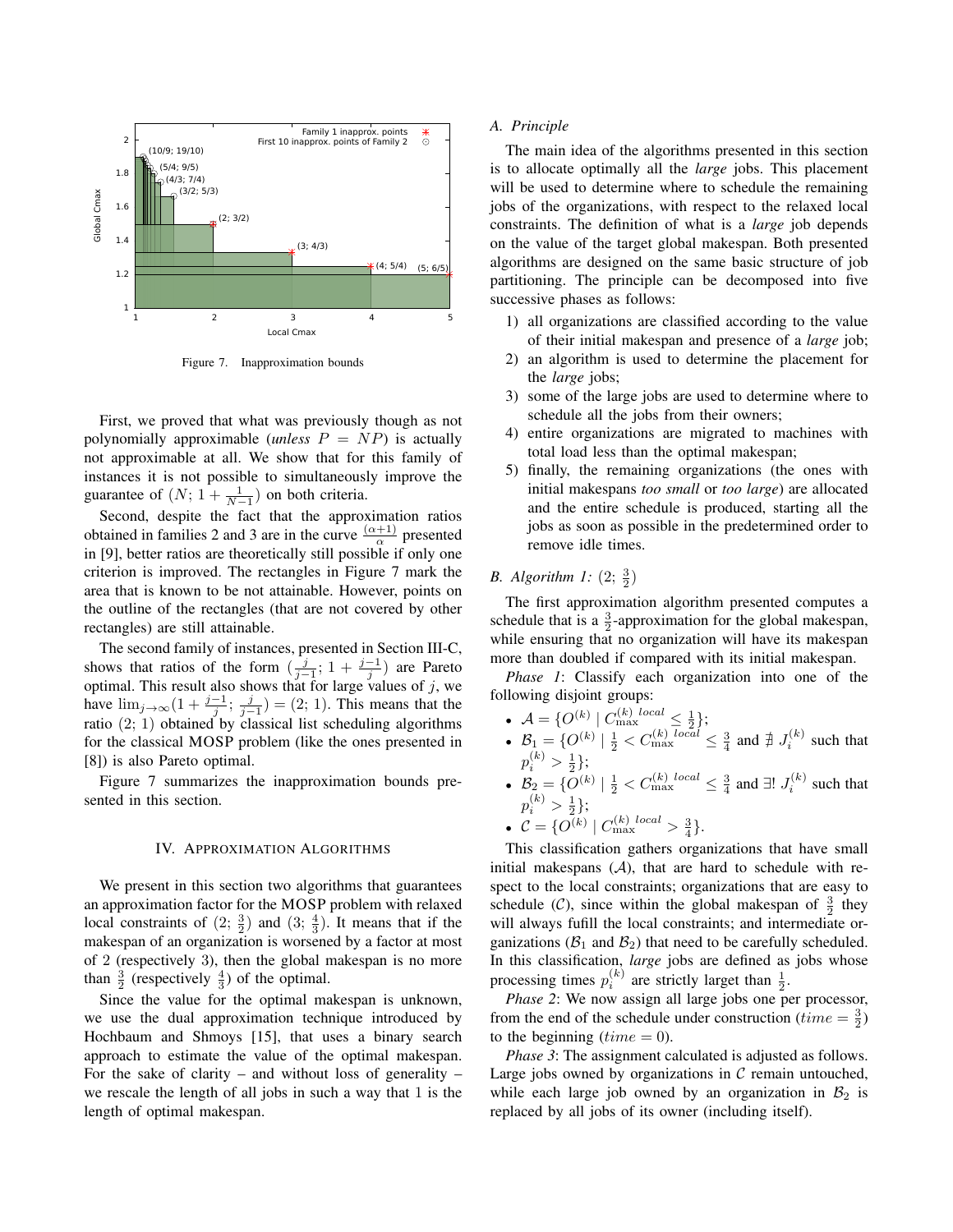*Phase 4*: Group all organizations from  $B_1$  and  $B_2$  into pairs  $(O^{(i)}$  and  $O^{(j)}$ , where  $C_{\text{max}}^{(i) \text{ local}} \leq C_{\text{max}}^{(j) \text{ local}})$  in such a way that each machine has only one pair and all jobs from  $O^{(i)}$  are scheduled before the jobs from  $O^{(j)}$ . If  $|\mathcal{B}_1| + |\mathcal{B}_2|$ is odd, then schedule the last remaining organization on their original machine at the beginning of the schedule.

*Phase 5*: Assign all jobs owned by organizations in A and the remaining jobs from the last organization  $B_1$  (if any) into their original machines. Then, assign all remaining jobs from organizations in  $\mathcal C$  into the scheduling using any list scheduling algorithm. Then, compact the schedule, i.e., remove any idle time by executing early the jobs starting after an idle time.

# Analysis

The Phase 2 of the algorithm presented in the previous section schedules the *large* jobs, i.e. those with  $p_i^{(k)} > \frac{1}{2}$ , one per processor. The number of large jobs is limited to  $\bar{N}$ as shown in the following lemma:

*Lemma 1:* There are at most N jobs  $J_i^{(k)}$  such that  $p_i^{(k)}$  >  $\frac{1}{2}$ .

*Proof:* By contradiction. Suppose that there are N organizations with  $N + 1$  large jobs. Since the number of large jobs is larger than the number of organizations, two large jobs with processing times  $p_i^{(k)}$  and  $p_j^{(l)}$  must be assigned to a same machine on the optimal schedule. Then  $C_{\text{max}} \ge p_i^{(k)} + p_j^{(l)} > 1$ , which contradicts the fact that the optimal schedule must be equal to 1.

During Phase 4, pairs of organizations from  $B_2$  have all their jobs assigned to a same machine and they are scheduled one after the other. The following lemma shows why stacking two organizations does respect the  $\alpha$ -MOSP constraints.

*Lemma 2:* Given two organizations  $O^{(i)}$  and  $O^{(j)}$ , if  $C_{\text{max}}^{(i) \ local} \leq C_{\text{max}}^{(j) \ local}$  then all jobs from these organizations can be scheduled sequentially with respect to their relaxed local constraints.

*Proof:* If all jobs from  $O^{(i)}$  are followed by all jobs from  $O^{(j)}$  on the same machine, we have  $C_{\text{max}}^{(i)} = C_{\text{max}}^{(i) \text{ local}}$ and

$$
C_{\text{max}}^{(j)} = C_{\text{max}}^{(i) \ local} + C_{\text{max}}^{(j) \ local}
$$
  
\n
$$
\leq C_{\text{max}}^{(j) \ local} + C_{\text{max}}^{(j) \ local}
$$
  
\n
$$
= 2C_{\text{max}}^{(j) \ local}
$$

At the end, organizations from  $\mathcal{B}_2$  were coupled and assigned to machines with a total load greater than 1 and smaller than  $\frac{3}{2}$ .

*Lemma 3:* Jobs of organizations from A always can be scheduled at the beginning of the schedule before large jobs from organizations in  $C$  during Phase 5.

*Proof:* Since  $|\mathcal{A}| + |\mathcal{B}_1| + |\mathcal{B}_2| \leq N$ , it is sufficient to schedule organizations from  $A$  on the same machines where large jobs from  $C$  were assigned. Since a large job from  $C$  has processing time at most equal to 1, then the total load of the machine will be less than or equal to  $\frac{1}{2} + 1 = \frac{3}{2}$ .

*Theorem 1:* The schedule generated by Algorithm 1 is a  $\frac{3}{2}$ -approximation for the global makespan and no organization has its makespan more than doubled if compared with its initial makespan.

*Proof:* First, we will show that the makespan obtained by the algorithm is a  $\frac{3}{2}$ -approximation for the global makespan.

We start by remarking that during Phase 4, organizations from  $\mathcal{B}_1$  and  $\mathcal{B}_2$  are coupled and each pair is assigned to a different machine. The total load on these machines is strictly greater than  $2 \cdot \frac{1}{2} = 1$  and less than or equal to  $2 \cdot \frac{3}{4} =$  $\frac{3}{2}$ . If  $|\mathcal{B}_1| + |\mathcal{B}_2|$  is odd, the machine with the organization that is scheduled alone has a total load bounded by  $\frac{3}{4}$ .

From Lemma 3, it is sufficient to schedule all jobs from A before the large jobs from C. Since  $C_{\text{max}}^{(\mathcal{A})\text{ local}} \leq$  $\frac{1}{2}$ and  $\max_{i,k} p_i^{(k)} \leq 1$ , then the load on these machines are bounded by  $\frac{1}{2} + 1 = \frac{3}{2}$ .

Finally, after Phase 5, all remaining small jobs  $(p_i^{(k)} \leq \frac{1}{2})$ are scheduled using any list scheduling algorithm. Since there always exists a machine with load  $<$  1 available (otherwise the total work to be done would be larger than  $N$  and the optimal makespan would be larger than 1), there is always a machine in which these jobs can be scheduled. The remaining jobs are smaller than  $\frac{1}{2}$ , therefore the load does not exceed  $1 + \frac{1}{2} = \frac{3}{2}$ . This finishes the proof that the schedule generated is a  $\frac{3}{2}$ -approximation for the global makespan.

Furthermore, it is easy to remark that no organization will have its makespan more than doubled. Organizations from A will be scheduled at the beginning of the schedule and will not be delayed at all. Organizations from  $B_1$  and  $B_2$  will remain alone on their own machines or will be scheduled together. Lemma 2 guarantees that no stacked organization will be delayed. Organizations from  $C$  can be scheduled anywhere from  $t = 0$  to  $t = \frac{3}{2}$ , since  $2 \cdot C_{\text{max}}^{(\mathcal{C})} \leq 2 \cdot \frac{3}{4} = \frac{3}{2}$ .

# *C. Algorithm* 2:  $(3; \frac{4}{3})$

Using the same frame as in Algorithm 1, we define below a new algorithm which achieves a  $\frac{4}{3}$ -approximation for the global makespan while guaranteeing that no organization will have its local makespan more than tripled.

This algorithm also has five phases described below.

*Phase 1*: Classify each organization into one of the following disjoint groups:

- $\mathcal{A} = \{ O^{(k)} \mid C_{\text{max}}^{(k)} \stackrel{local}{\leq} \frac{1}{3} \};$
- $B_1 = \{O^{(k)} | \frac{1}{3} < C_{\text{max}}^{(k)} \frac{\log d}{\log d} \leq \frac{4}{9} \text{ and } \frac{1}{4} J_i^{(k)} \text{ such that}$  $p_i^{(k)} > \frac{1}{3}$ ;
- $B_2 = \{O^{(k)} | \frac{1}{3} < C_{\text{max}}^{(k)} \leq \frac{4}{9} \text{ and } \exists! J_i^{(k)} \text{ such that }$  $p_i^{(k)} > \frac{1}{3}$ ;
- $\mathcal{C} = \{O^{(k)} | C_{\text{max}}^{(k)} \}$   $\frac{1}{9}$ .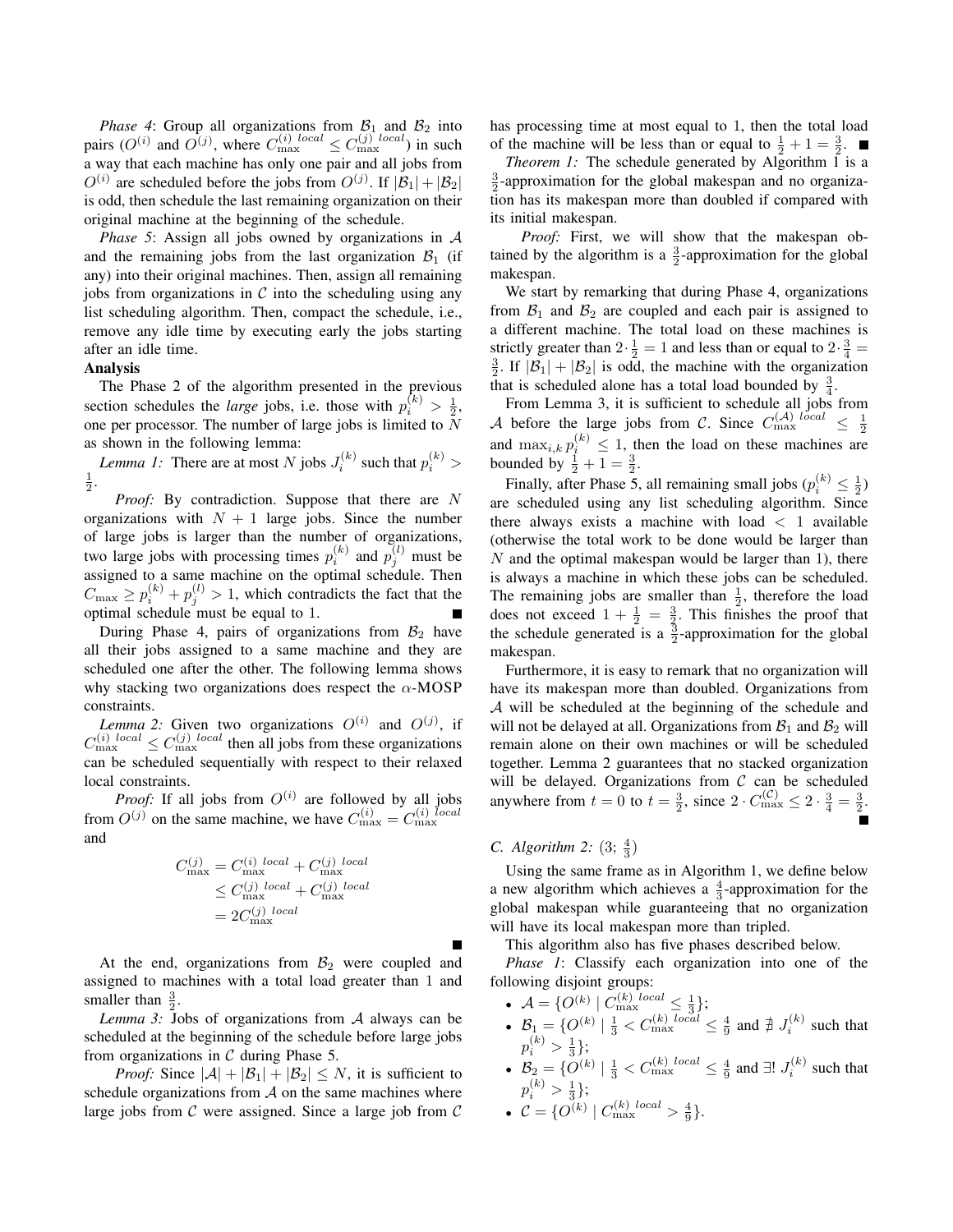*Phase 2*: We first pair all the large jobs using an LPT scheduling order. Since a large job have  $p_i^{(k)} > \frac{1}{3}$ , we have at most 2N large jobs owned by organizations either in  $B_2$ or C. Remark that if there are x large jobs with  $x \leq N$  there will be no pairing, and there will even be  $N - x$  machines with no large jobs.

During this phase, we first allocate jobs from  $B_2$  on their own organizations, or if two jobs from  $B_2$  have to be scheduled together we do so on the organization with the largest index. We place paired jobs of  $C$  (or single jobs of  $\mathcal{C}$ ) on the remaining organizations.

In the rest of the algorithm, we will note  $(\mathcal{B}_2,\mathcal{C})$  the set of pairs created in this phase with one member of  $B_2$  and one member of C. Similarly, we will use the sets  $(C, C)$  and  $(\mathcal{B}_2,\mathcal{B}_2)$  and if the number of large jobs is strictly lower than 2N, the sets  $(\mathcal{B}_2)$  and  $(\mathcal{C})$  will denote respectively the jobs of  $\mathcal{B}_2$  and C which were not matched in a pair.

*Phase 3*: As in the previous algorithm, the assignment calculated in Phase 2 is adjusted and each large job owned by an organization in  $\mathcal{B}_2$  is replaced by all the jobs of its owner (including itself). These jobs will be tied together in the rest of the algorithm and treated as a unique job.

*Phase 4*: Since we have at most 2N large jobs, the schedule generated in Phase 2 can contain machines with jobs from only one  $\mathcal{B}_2$  or  $\mathcal C$  organization, or jobs from two organizations taken in  $\mathcal{B}_2$  or  $\mathcal{C}$ .

As long as the set  $(\mathcal{B}_2, \mathcal{C})$  has at least two elements, we consider two such pairs. Let  $O^{(i)}$  be the organization from  $\mathcal{B}_2$  whose job is in the first pair from  $(\mathcal{B}_2, \mathcal{C})$ , and  $O^{(j)}$  be the organization from  $B_2$  whose job is in the second pair. Supposing that  $i > j$ , we put all the jobs from  $O^{(i)}$  and  $O^{(j)}$  on the machine i, and the two jobs from C they were paired with on machine  $j$ . Jobs on machine  $i$  are ordered according to their local makespan. The sets  $(\mathcal{B}_2,\mathcal{B}_2)$ ,  $(\mathcal{C},\mathcal{C})$ and  $(\mathcal{B}_2,\mathcal{C})$  are then updated accordingly.

This leaves us with many pairs in  $(\mathcal{B}_2,\mathcal{B}_2)$  and  $(\mathcal{C},\mathcal{C})$  and at most one in  $(\mathcal{B}_2, \mathcal{C})$ . Remember that the sets  $(\mathcal{B}_2)$  and  $(\mathcal{C})$  are eventually not empty if there were less than 2N large jobs in Phase 2. Jobs in  $(\mathcal{B}_2)$  are allocated to their own organization machine.

Using a similar argument from Lemma 2 we can show that up to three organizations can be scheduled sequentially if the jobs are scheduled from the organization with smaller initial makespan to the organization with the larger makespan.

As long as there are organizations of type  $\mathcal{B}_1$  which are unaffected, these organizations are distributed, allocating one to each pair in  $(\mathcal{B}_2,\mathcal{B}_2)$ , and two to each single organization in  $(\mathcal{B}_2)$ . After this stage, if there are some organizations from  $B_1$  which are unaffected, then all the organizations from  $B_2$ are either in triplets from  $B_1$  and  $B_2$  or in the last pair of  $(\mathcal{B}_2,\mathcal{C})$ .

If there were strictly less than  $N$  large jobs in Phase 2, the empty machines are filled with triplets of organizations from  $B_1$ , as long as that is possible. After this stage, either all the jobs from organizations in  $B_1$  and  $B_2$  have been allocated somewhere, or all the machines either have a triplet from jobs in  $B_1$  and/or  $B_2$ , or they have at least one large job from C.

*Phase 5*: Assign all jobs owned by organizations in A to their original machines with an original pair of  $(C, C)$  from Phase 2 or a single job from  $(C)$  if the remaining pairs in  $(C, C)$  are only pairs formed during Phase 4. Then, assign all remaining jobs from organizations  $B_1$  sequentially to any machine with less than 1 unit of workload.

Finally, assign all the remaining small jobs in  $\mathcal C$  to the scheduling using any list scheduling algorithm. The jobs execution are ordered on each machine according to their original local makespan.

#### Analysis

*Lemma 4:* There are at most 2N jobs  $J_i^{(k)}$  such that  $p_i^{(k)} > \frac{1}{3}$ 

*Proof:* By contradiction, similar to the proof of Lemma 1. Suppose that there are  $N$  organizations with  $2N + 1$  large jobs. Since the number of large jobs is larger than twice the number of organizations, three large jobs must be assigned to a same machine on the optimal schedule. Then  $C_{\text{max}} \ge 3 \cdot p_i^{(k)} > 3 \cdot \frac{1}{3} > 1$ , which contradicts the fact that the optimal schedule must be equal to 1.

*Lemma 5:* When considering a pair of  $(\mathcal{B}_2, \mathcal{C})$  formed in Phase 2, the length of the jobs from C is lesser than  $\frac{2}{3}$ , and scheduling two such jobs together is possible within the targeted global makespan.

*Proof:* By contradiction. Suppose that LPT scheduled the pair  $(\mathcal{B}_2, \mathcal{C})$  together and that length of the jobs from C is greater than or equal to  $\frac{2}{3}$ . Since the makespan of organizations in  $B_2$  is greater than  $\frac{1}{3}$ , the makespan obtained on the machine where the pair were assigned is greater than  $\frac{2}{3} + \frac{1}{3} = 1$ , which contradicts the fact that LPT schedule the first two jobs optimally on each machine [16].

*Lemma 6:* Scheduling all the jobs from any triplet of organizations of type  $\mathcal{B}_1$  or  $\mathcal{B}_2$  on a single machine is always possible within the target bounds on global makespan and degree of cooperativeness.

*Proof:* Since the makespan of any organization in  $B_1$  and  $B_2$  is at most  $\frac{4}{9}$ , scheduling a triplet of these organizations on a same machine produces a makespan of at most  $3 \cdot \frac{4}{9} = \frac{4}{3}$ , which respects the target bounds on global makespan.

Similarly to Lemma 2, this triplet can be scheduled sequentialy while respecting the degree of cooperativeness. Let  $O^{(i)}$ ,  $O^{(j)}$ , and  $O^{(k)}$  be the organizations from this triplet with  $C_{\text{max}}^{(i)~local} \le C_{\text{max}}^{(j)~local} \le C_{\text{max}}^{(k)~local}$ . If the organizations are scheduled from the one with smaller initial makespan to the one with larger makespan, we have:

- $C_{\text{max}}^{(i)} = C_{\text{max}}^{(i) \ local$ ;
- $C_{\text{max}}^{(j)} = C_{\text{max}}^{(i) local} + C_{\text{max}}^{(j) local} \leq 2 C_{\text{max}}^{(j) local}$
- $\bullet$   $C_{\rm max}^{(l)}$  =  $C_{\rm max}^{(i)~local}~+~C_{\rm max}^{(j)~local}~+~C_{\rm max}^{(l)~local}~~\leq~$  $3C_{\rm max}^{(l)\ local}.$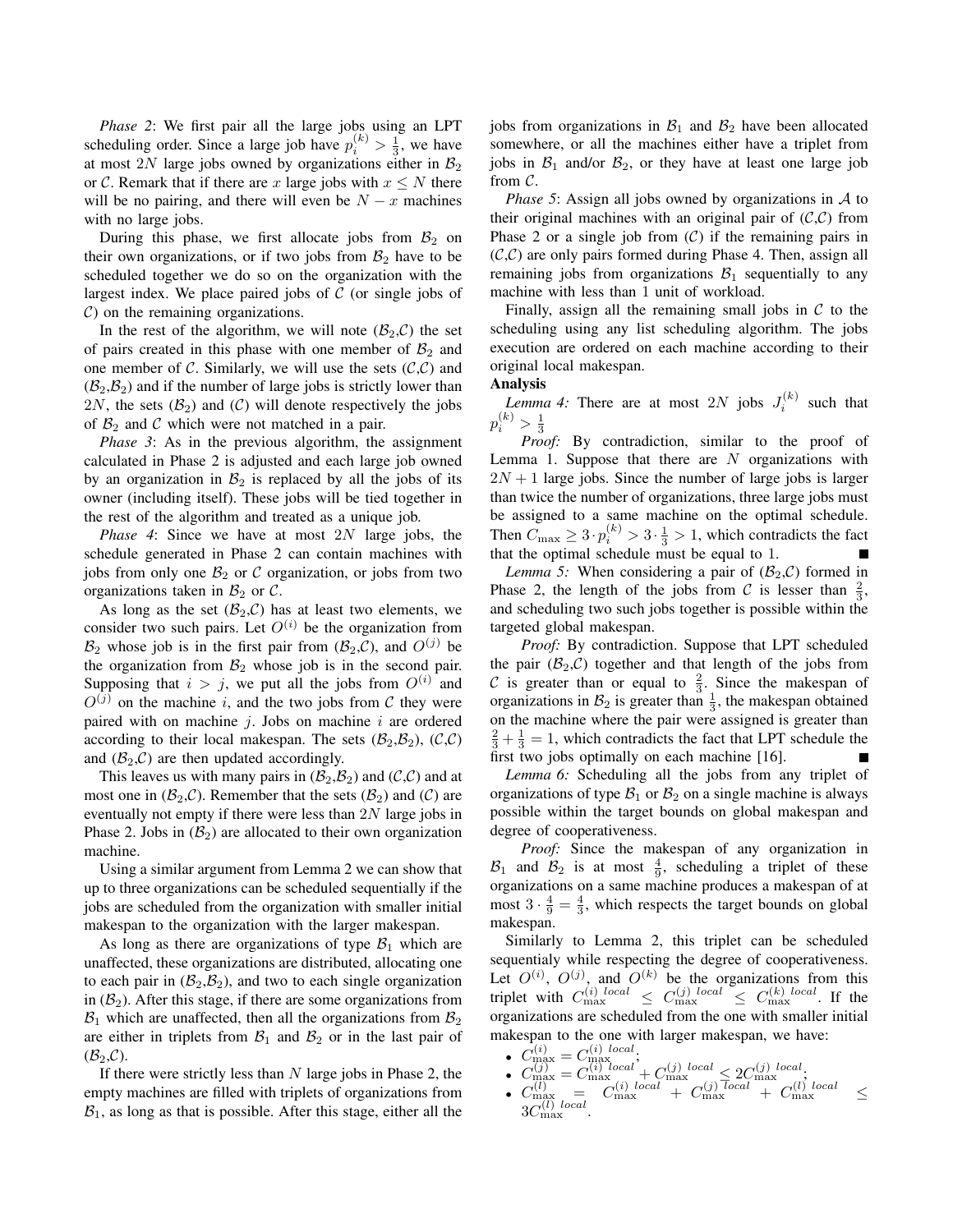This show that all organizations have their makespan at most tripled, and respects the targeted degree of cooperativeness  $\alpha = 3$ .

*Lemma 7:* There are always enough machines left to assign all the organizations of type  $A$  to a machine where there are no jobs of type  $\mathcal{B}_1$  or  $\mathcal{B}_2$ , and no pair of  $(\mathcal{C}, \mathcal{C})$ formed during Phase 4.

*Proof:* During phase 4, pairs of  $(C, C)$  are formed by splitting two pairs of  $(\mathcal{B}_2, \mathcal{C})$  and creating two new pairs by grouping the two organizations of  $B_1$  in one pair and the two organizations of  $C$  in the other. This means that the number of pairs  $(C, C)$  generated by Phase 4 is bounded by half of the number of organizations in  $\mathcal{B}_2$  (as are pairs  $(\mathcal{B}_2,\mathcal{B}_2)$ ) and these pairs  $(C, C)$  are actually assigned to machines originally owned by an organization in  $\mathcal{B}_2$ . Since  $|\mathcal{A}|+|\mathcal{B}_1|+|\mathcal{B}_2| < N$ , there is always a machine to assign the jobs from  $A$  not owned by an organization from  $\mathcal{B}_1$  or  $\mathcal{B}_2$ .

*Lemma 8:* Whenever there is a large job of  $C$  scheduled on a machine and no more than 1 unit of workload, jobs from organizations  $B_1$  can be added to the machine while still respecting the target bounds on global makespan and degree of cooperativeness.

*Proof:* First, let us prove that the bound on the global makespan is respected. Individual jobs  $J_i^{(k)}$  belonging to an organization  $B_1$  are all strictly shorter than  $\frac{1}{3}$ . Therefore, when adding such a job to a machine with less than 1 unit of workload, the total workload is strictly lower than  $\frac{4}{3}$ . Hence, when scheduling all the jobs without idle time the makespan is strictly lower than  $\frac{4}{3}$ .

Since the targeted degree of cooperativeness is 3, the inserted job  $J_i^{(k)}$  have to complete at most at time  $3C_{\text{max}}^{(k)}$  local. Since  $k$  is an organization of  $B_1$ , its local makespan is more than  $\frac{1}{3}$  and  $3C_{\text{max}}^{(k)}$  local is greater than 1. As there is a large job (*i.e.* of length more than  $\frac{1}{3}$ ) of C on the machine, and this large job will be executed last with a global makespan lower than  $\frac{4}{3}$ , any job scheduled on the same machine will 3 complete before time 1. In particular, job  $J_i^{(k)}$  will complete before time 1, which is lower than thrice its local makespan.

*Lemma 9:* Remaining small jobs from organization C always have a machine to be scheduled on, while still respecting the target bounds on global makespan and degree of cooperativeness.

*Proof:* Within the targeted makespan of  $\frac{4}{3}$ , the degree of cooperativeness  $\alpha = 3$  is always respected for any organization k in C because  $C_{\text{max}}^{(k)}$   $\log l > \frac{4}{9} \Rightarrow 3C_{\text{max}}^{(k)}$   $\log l > \frac{4}{3}$ . This means that the remaining small jobs from  $C$  can always be scheduled at the end of the schedule, after all other jobs were assigned while respecting the degree of cooperativeness.

Since there is always a machine with load less than 1, after the addition of a small job from  $C$  we will have a makespan smaller than  $1 + \frac{1}{3} = \frac{4}{3}$  and, therefore, the target bound on the global makespan is respected.

*Theorem 2:* Algorithm 2 provides a schedule which has a global makespan lower or equal to  $\frac{4}{3}$ , and for which each 3 task  $J_i^{(k)}$  completes at most at time  $3C_{\text{max}}^{(k)}$  local.

*Proof:*

- During Phase 1, the organizations are just structured in groups.
- During Phase 2, we pair large jobs to distribute them evenly and ensure that the global makespan will be lower than  $\frac{4}{3}$ . We prove in Lemma 4 that this pairing is possible, and at this stage the workload affected on each machine is strictly lower than 1 as proved in [16].
- During Phase 3, we add at most  $\frac{1}{9}$  units of workload to pairs ( $\mathcal{B}_2$ , $\mathcal{C}$ ), and  $\frac{2}{9}$  units of workload to pairs ( $\mathcal{B}_2$ , $\mathcal{B}_2$ ).
- Since the organizations of type  $\mathcal{B}_2$  have a local makespan lower than  $\frac{4}{9}$ , and as we proved in Lemma 5 that we can bound the length of jobs from  $\mathcal C$  paired with a job from  $\mathcal{B}_2$ , the transformation done in Phase 4 between two pairs of  $(\mathcal{B}_2,\mathcal{C})$  into one pair of  $(\mathcal{B}_2,\mathcal{B}_2)$  and one pair of  $(C, C)$  keeps the workload of all machines under the  $\frac{4}{3}$  bound.
- The triplets formed in the second part of Phase 4 can be scheduled within the targeted bounds for the global makespan and degree of cooperativeness according to Lemma 6.
- During Phase 5, jobs from organizations of type  $A$  are alloted to machines with a workload lower than 1, since the pairs of  $(C, C)$  are original pairs from Phase 2, as proved in Lemma 7. The workload on these machines is then lower or equal to  $\frac{4}{3}$ .
- In the second part of Phase 5, the remaining jobs from organizations  $B_1$  are alloted to the least utilized machines such that they will complete before thrice their local makespan as proved in Lemma 8.
- Finally, Lemma 9 states that all the remaining small jobs from organizations  $\mathcal C$  can be scheduled within the global makespan bound.

Remark that this structure could be used to generate an algorithm with performance ratio of  $(4; \frac{5}{4})$ , or any larger values corresponding to Family 1. However, it is our conviction that these values would be of little practical interest.

## V. CONCLUDING REMARKS

In this paper we studied a relaxed form of the scheduling problem known as the Multi-organization Scheduling Problem (MOSP). We investigated how limited cooperation between organizations can greatly improve the global performance of grid computing platforms. This relaxed form of MOSP is known in the literature as the α-*Cooperative Multi-Organization Scheduling Problem* (α-MOSP). It models the scheduling problem where organizations accept a limited degradation on their perceived performance in order to improve the quality of the global performance.